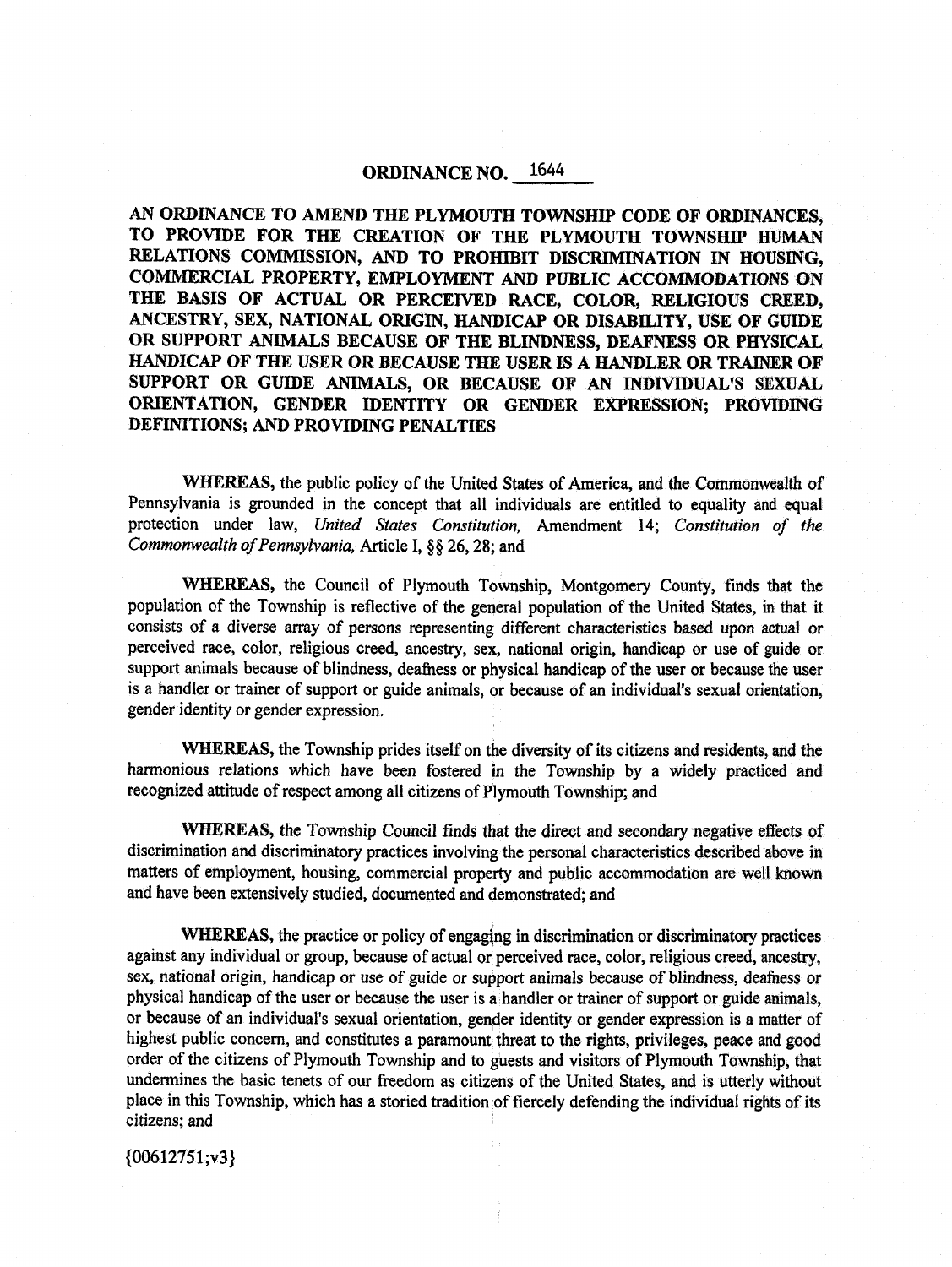WHEREAS, the Township Council desires to establish and adopt an official policy of nondiscrimination in. Plymouth Township, in all matters involving employment, housing and commercial property, and public accommodation;

NOW, THEREFORE, it is the intention of the Township Council, and it is hereby ORDAINED that the provisions of this Ordinance shall become and be made part of the Code of Ordinances of the Township of Plymouth, Pennsylvania, and the sections of this Ordinance may be renumbered to accomplish such intention, as follows:

## SECTION I. Human Relations Commission.

A. Short Title. This Ordinance shall be known as the " Plymouth Township Human Relations Ordinance."

B. Purpose and Declaration of Policy.

Plymouth Township finds that it is of high public importance to adopt appropriate legislation to insure that all persons, regardless of actual or perceived race, color, religious creed, ancestry, sex, national origin, handicap, use of guide or support animals because of blindness, deafness or physical handicap of the user or the user is <sup>a</sup> handler or trainer of support or guide animals, or sexual orientation, gender identity or gender expression enjoy the full benefits of citizenship and are afforded equal opportunities for employment, housing and public accommodation.

2. The Council of Plymouth Township hereby declares it to be the public policy of the Township to foster equality and equal opportunity for all citizens, regardless of actual or perceived race, color, religious creed, ancestry, sex, national origin, handicap or use of guide or support animals because of blindness, deafness or physical handicap of the user or because the user is a handler or trainer of support or guide animals, or because of an individual's sexual orientation, gender identity or gender expression in all matters effecting employment, housing and commercial property and public accommodation, and to safeguard the right of all persons to remain free of discrimination or discriminatory practices in any of the foregoing aspects of their lives.

3. Nothing in this Ordinance shall be construed as supporting, endorsing or advocating any particular doctrine, point of view, or religious belief. On the contrary, it is the express purpose and intent of this Ordinance that all persons be treated fairly and equally, and that all persons in Plymouth Township shall be guaranteed fair and equal treatment under law.

4. This Ordinance shall be deemed an exercise of the police power of Plymouth Township, as provided under the Pennsylvania Home Rule Charter and Optional Plans Law, and as set forth in the Plymouth Township Home Rule Charter, for the protection of the public welfare, prosperity, health and peace of the community of Plymouth Township.

C. Definitions.

The following words and phrases, when appearing in this Ordinance, shall have the meanings given  ${00612751; v3}$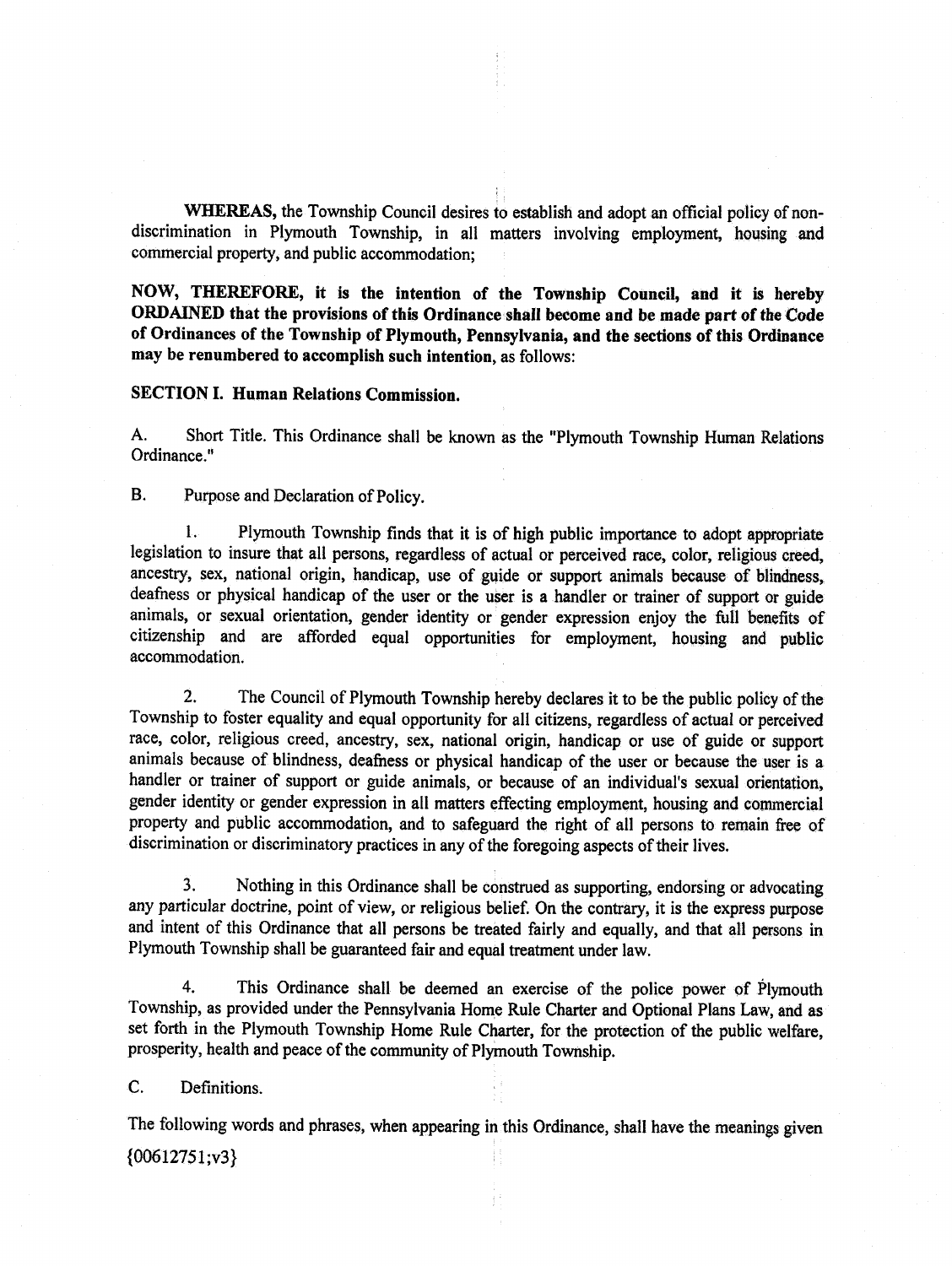to them under this Section.

TOWNSHIP COUNCIL: The Council of Plymouth Township, Montgomery County.

COMMERCIAL PROPERTY OR HOUSING: The opportunity for an individual to obtain any commercial property or housing accommodation for which he is qualified.

DISCRIMINATION: Any discriminatory act(s) taken by any person, employer, entity, employment agency, or labor organization, with respect to or involving a transaction related to employment, public accommodations, on the basis of <sup>a</sup> person's actual or perceived race, color, religious creed, ancestry, sex, national origin, handicap or use of guide or support animals because of blindness, deafness or physical handicap of the user or because the user is <sup>a</sup> handler or trainer of support or guide animals, or because of an individual's sexual orientation, gender identity or gender expression.

DISCRIMINATORY ACTS: All acts or actions defined in the Pennsylvania Human Relations Act as unlawful discriminatory practices as related to employment, public accommodations, publicly offered commercial property or housing accommodations actual or perceived race, color, religious creed, ancestry, sex, national origin, handicap or use of guide or support animals because of blindness, deafness or physical handicap of the user or because the user is a handler or trainer of support or guide animals, or because of an individual's sexual orientation, gender identity or gender expression.

EMPLOYEE: Does not include any individuals who, as <sup>a</sup> part of their employment, reside in the personal residence of the employer.

EMPLOYER: Any person who employs four (4) or more employees, including the Township, its departments, boards and commissions, and any other government agency within the jurisdiction of the Township, save those of any government agency whose laws may be deemed preemptive of this Ordinance.

EMPLOYMENT: The opportunity for an individual to obtain employment for which he is qualified.

GENDER IDENTITY OR EXPRESSION: Self-perception, or perception by others, as male or female, including an individual's appearance, behavior, or physical characteristics, that may be in accord with, or opposed to, one's physical anatomy, chromosomal sex, or assigned sex at birth, and shall include, but is not limited to, persons who are undergoing or who have completed sex reassignment, are transgender or gender variant.

ORDINANCE: This Ordinance, which shall be referred to as the "Plymouth Township Human Relations Ordinance."

PERSON: Any natural person, fraternal, civic or other membership organization, corporation, general or limited partnership, proprietorship, limited liability company, or similar business organization, including the Township, its departments, boards and commissions, and any other for-profit and nonprofit organization.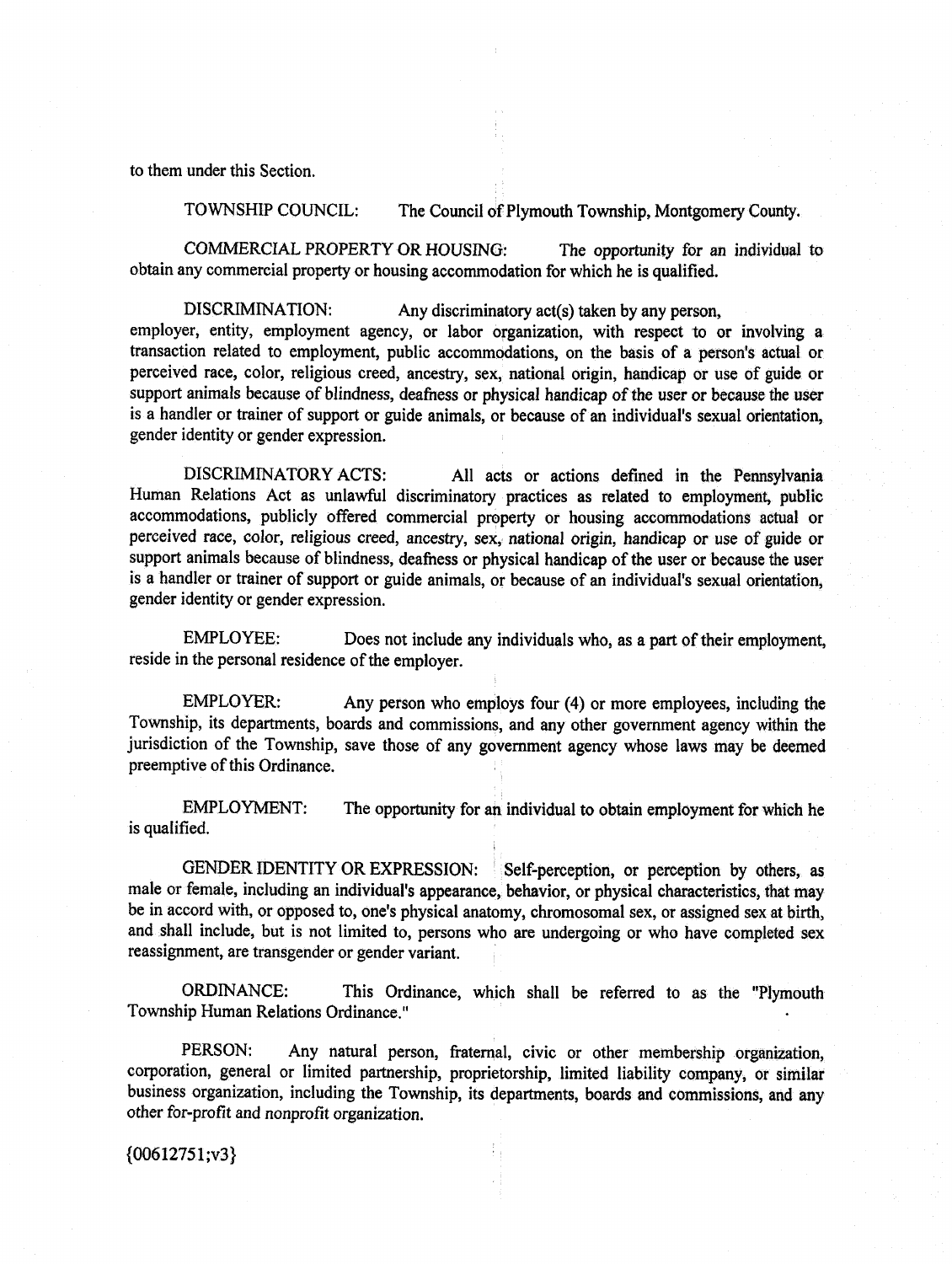PUBLIC ACCOMMODATION: The opportunity for an individual to access food, beverages or lodging, resort or amusement which is open to, accepts or solicits the patronage of the general public, but shall not include any accommodations which are in their nature distinctly private.

SEXUAL ORIENTATION: Actual or perceived homosexuality, heterosexuality and/or bisexuality.

TOWNSHIP: Plymouth Township, Montgomery County, Pennsylvania.

Any terms of this Ordinance not expressly defined herein shall be construed in a manner consistent with the Pennsylvania Human Relations Act.

D. Unlawful Practices.

1. Discrimination in employment, housing and commercial property or any public accommodation is prohibited under this Ordinance.

2. Retaliation against any individual because such person has opposed any practice forbidden by this Ordinance, or because such person has made a charge, testified, or assisted in any manner in any investigation or proceeding under this Ordinance is prohibited under this Ordinance.

3. Aiding, abetting, inciting, compelling or coercing the doing of any act declared by this Ordinance to be an unlawful practice, or obstructing or preventing any person from complying with the provisions of this Ordinance is prohibited under this Ordinance.

E. Exceptions.

1. Notwithstanding any other provision of this Ordinance, it shall not be an unlawful practice for <sup>a</sup> religious corporation or association to commit any ofthe acts as defined in Section I of this Ordinance.

F. Establishment of Human Relations Commission.

I. Pursuant to the authority set forth under § 962. <sup>1</sup> of the Pennsylvania Human Relations Act, 43 P.S. § 962.1, there is hereby established a Human Relations Commission for Plymouth Township, which shall be known as the "Plymouth Township Human Relations" Commission."

2. The Plymouth Township Human Relations Commission shall consist of four (4) members, who shall be appointed to terms of three (3) years by Plymouth Council. The terms of the members of the Commission shall be staggered, such that the terms of one third  $(1/3)$  of the members of the Commission shall expire each year. All members of the Commission shall be residents or business owners of Plymouth Township and shall serve without compensation.

3. The Chairperson of the Commission will designate one member as needed to receive the complaint and conduct an intake meeting with the complainants. The member charged with this duty shall not participate in any mediations involving parties to the complaint for which they handled the intake nor shall this member vote on complaints brought in front of the Commission.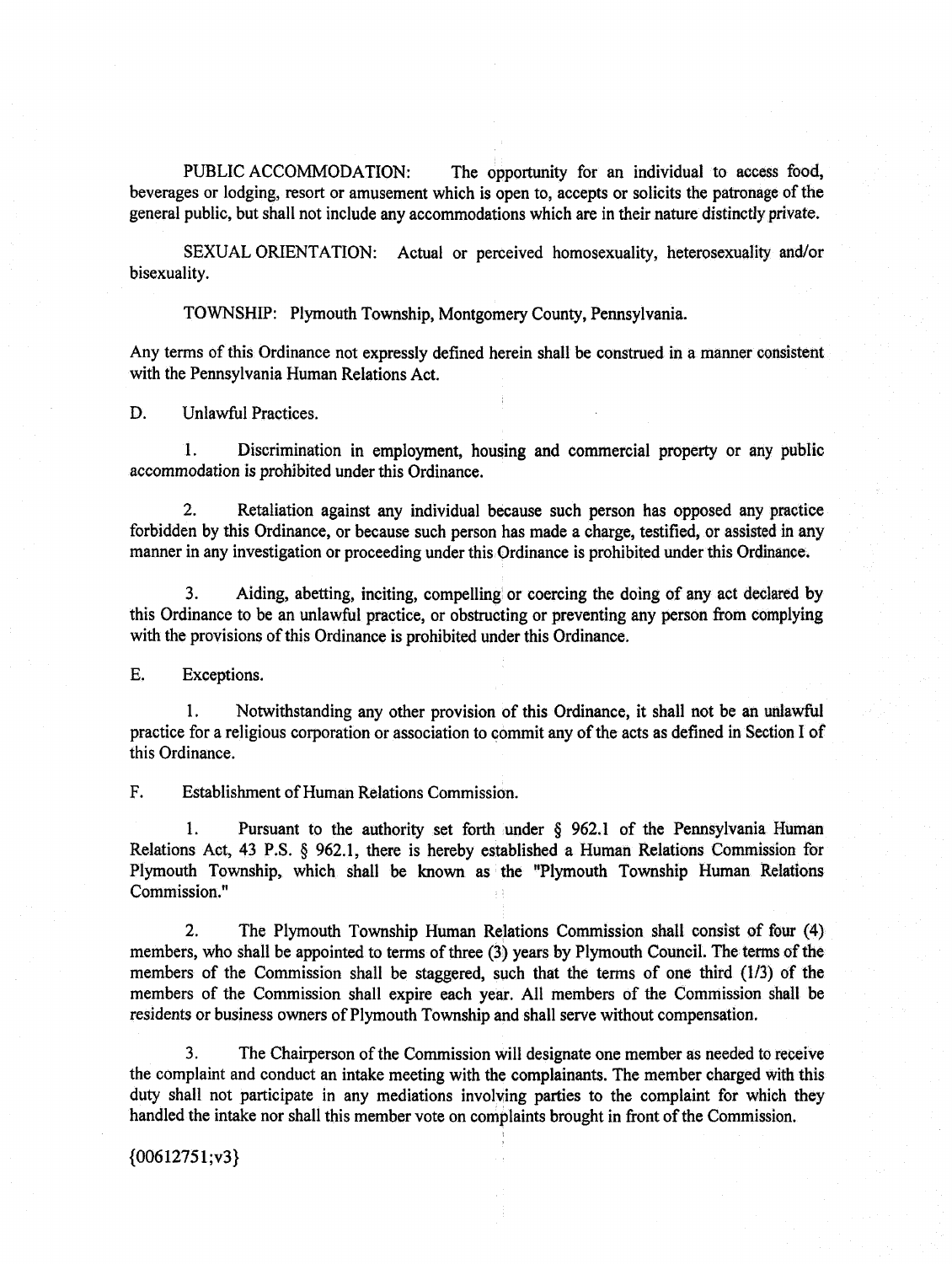4. The Human Relations Commission shall, annually, designate one member to serve as Chairperson of the Commission. The Chairman of Council shall be responsible for coordinating the activities, meetings, and operations of the Commission, as set forth under this Ordinance. The Chairperson shall also report, from time to time, to the Chairman of Council regarding the activities of the Commission.

5. Members of the Commission shall, as soon after their appointment as practical, attend such training and education seminars or sessions as deemed necessary to acquaint themselves with the functioning of the Plymouth Township Human Relations Commission under this Ordinance, as well as the terms, conditions and provisions of the Pennsylvania Human Relations Act, and the operation of the Pennsylvania Human Relations Commission. Such training and education shall be as directed by the Chairperson, and shall be performed in conjunction with the state Human Relations Commission.

6. The Plymouth Township Human Relations Commission shall have all of those powers necessary to execute the duties set forth under this Ordinance, provided that such powers shall not exceed those exercised by the Pennsylvania Human Relations Commission under the Pennsylvania Human Relations Act.

7. The Plymouth Township Human Relations Commission shall operate within the scope of funds which may be allocated, on an annual basis, by Council and shall not exceed the annual allocation in any year, except upon prior approval by Council. In adopting this Ordinance, Council hereby expresses its intention that the operation of the Plymouth Township Human Relations Commission under this Ordinance shall be supported by volunteers, unpaid staff, and volunteer efforts and shall be as close to "zero -cost" to the Township as reasonably feasible.

G. Complaint and Procedures for filing Complaints

1. Complaints.

Any person claiming to be aggrieved by a practice which is made unlawful under this Ordinance may make, sign and file <sup>a</sup> verified complaint, as provided under paragraph B of this Section, alleging violations of this Ordinance. Such complaint shall, at <sup>a</sup> minimum, contain the following information:

> i. The name, telephone number, mailing address and email (if applicable) of the aggrieved person( $s$ );

> ii. The name, telephone number, mailing address and email (if applicable) of the person(s) alleged to have committed the prohibited practice;

> iii. A concise statement of the facts, including pertinent dates, time, locations, people, and acts involved constituting the alleged discriminatory practice;

Such other information as may be required by the Commission.

b. Complaints may be filed in person at the office of the Township Manager, or by mailing such complaints to the Township offices, to the attention of the Township Manager or the member of the Commission designated to handle intake. All such complaints must be received by the Township within one hundred eighty (180) days of the occurrence of the last act giving rise to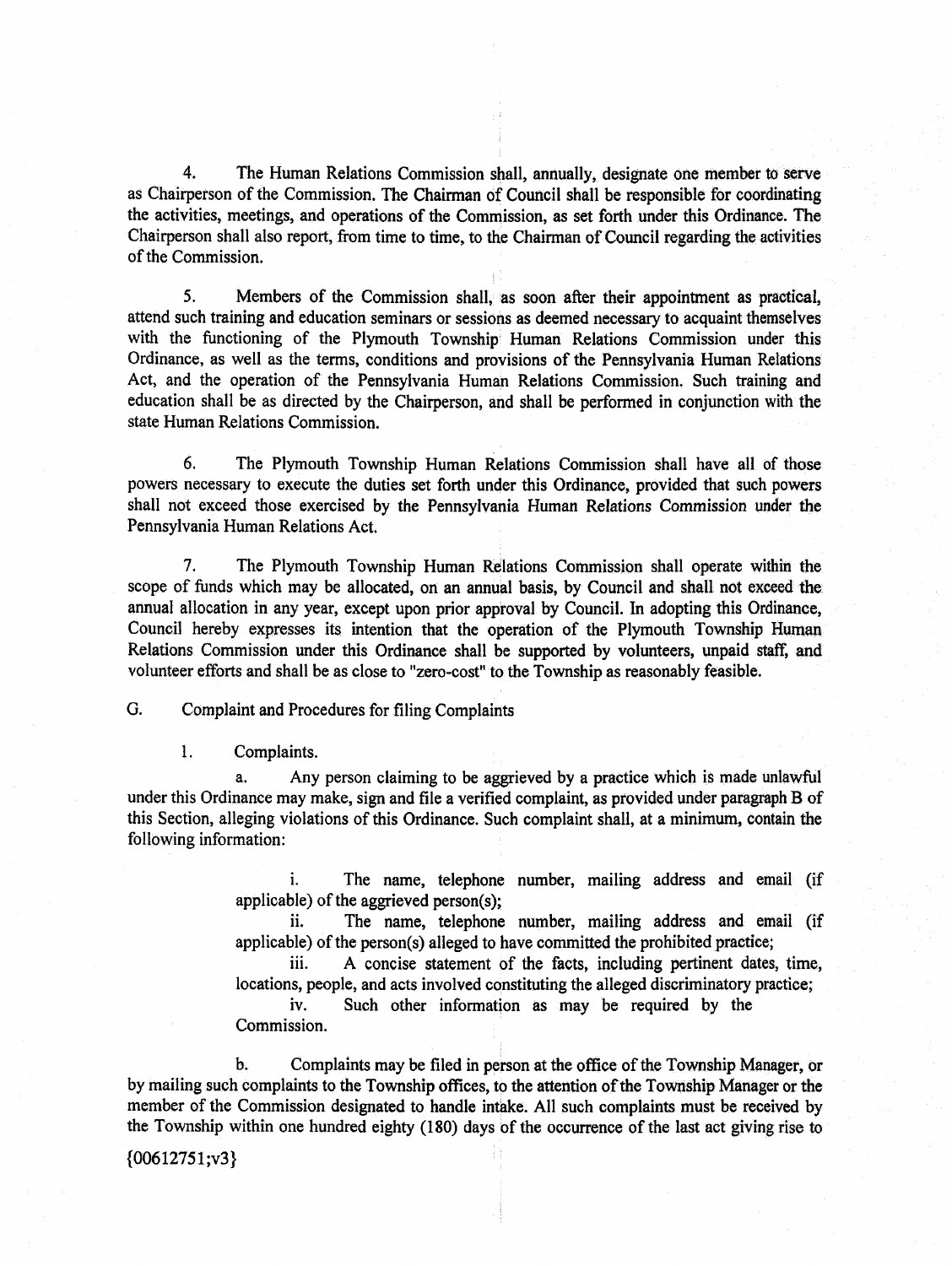the complaint or such complaint shall be dismissed as untimely.

C. The Township Manager shall transmit all complaints received to the Chairperson of the Commission not later than ten ( 10) days of receipt of the complaint. The Township Manager shall conspicuously mark the face of the complaint with the date the document was first received in the Township offices.

d. The Commission may promulgate forms for use by persons wishing to file a complaint, however, complaints which are prepared without the use of an approved form shall be deemed acceptable under this Ordinance so long as the facts set forth under paragraph. A of this Section can be clearly determined from the document submitted as a complaint.

e. The Commission may provide for <sup>a</sup> process by which persons seeking to file a complaint may consult with a volunteer or other staff person affiliated with the Commission who is trained to assist the prospective complainant in discerning the facts relevant to the prospective complaint. Such process shall also include referral of additional information to the prospective complainant concerning the content of this Ordinance, the content of the Pennsylvania Human Relations Act, and the availability of the Pennsylvania Human Relations Commission as an additional venue within which the prospective complainant may seek redress when possible.

2. Notifications and Answer.

a. Within thirty (30) days of receipt of a complaint, the Commission shall:

i. Send a copy of the complaint to the person(s) charged with a discriminatory act or practice under this Ordinance (the " respondent"), together with a copy of this Ordinance.

ii. Send <sup>a</sup> notice to the complainant, informing them that the complaint has been accepted and processed by the Commission. If the complaint alleges discrimination on a basis proscribed 'under federal or state law, the Notice shall also inform the complainant of his or her right to file <sup>a</sup> complaint with the Pennsylvania Human Relations Commission or the federal Equal Employment Opportunity Commission as well as the U.S. Department of Housing and Urban Development, where applicable.

iii. The Commission shall notify the Pennsylvania Human Relations Commission of the filing of any complaint that may be deemed to be within the jurisdiction of that Commission, as required under the Human Relations Act.

iv. The Commission shall also include a notice to both the complainant and the respondent(s) of their option to elect to proceed to voluntary mediation in order to resolve the matters giving rise to the complaint.

b. The respondent(s) shall file a written verified answer to the complaint within thirty ( 30) days of service of the complaint. An answer shall be filed in the same manner as <sup>a</sup> complaint.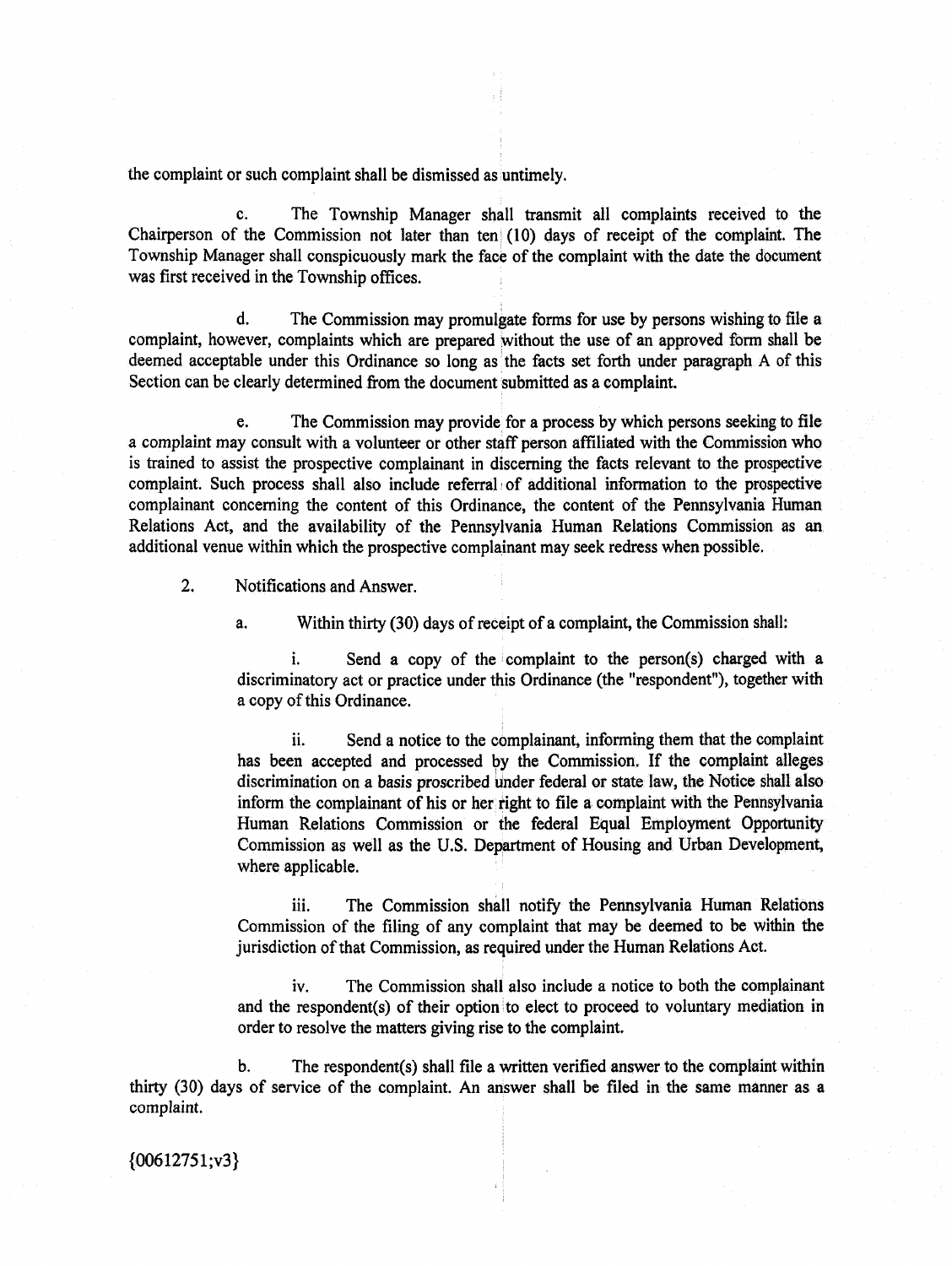#### 3. Mediation.

a. Within thirty (30) days of receipt of an answer to <sup>a</sup> complaint, or, where no answer is filed, within sixty (60) days of service of the complaint upon the respondent(s), the Commission shall proceed in accordance with the following options:

> i. In the event that both parties have consented to mediation, under paragraph 2(A)(iv) of this Section, then the Commission shall refer the matter to a recognized alternative dispute resolution service, which same service may be provided through Montgomery County, the Montgomery County Bar Association, or any other professional mediation service provider, or may refer the matter to a licensed member of the Pennsylvania bar, who may be willing to perform service to the Commission as a volunteer mediator. Any costs or expenses which may be associated with the mediation shall be the responsibility of the parties. The parties shall jointly select the mediator; however, the Commission shall retain the authority to act as the mediator in the event the parties have agreed to mediation but cannot jointly agree on a mediator. Mediation sessions conducted by the Commission may proceed with <sup>a</sup> minimum of two eligible Commission Members. Mediation sessions shall remain private and not otherwise subject to public attendance.

b. When mediation has resulted in an amicable resolution of the complaint and the complaint is resolved, the Commission shall notify the parties that the complaint has been dismissed, and shall record the result of the mediation in the Notice of dismissal.

C. In the event the complaint has not been resolved through mediation the parties are entitled to proceed to the Court of Common Pleas in Montgomery County to pursue all available remedies afforded by the Pennsylvania Human Relations Act .

H. Non-limitation of Remedies.

Nothing contained in this Ordinance shall be deemed to limit the right of an aggrieved person to recover under any other applicable law or legal theory.

I. Multiple Filings.

This Ordinance shall have no jurisdiction over matters which are the subject of pending or prior flings made by an aggrieved person before any, state or federal court or agency of competent jurisdiction.

J. Penalties.

Any person who shall violate any provision of Section I of this Ordinance may be subject by the Montgomery County Court of Common Pleas or any Court of competent jurisdiction to the penalties enumerated in Section 9(f)(1&2), Sections 9.2, 9.3, and Sections 10 & 11 of the Pennsylvania Human Relations Act. The penalties contained in this ordinance shall mirror any future changes to the Pennsylvania Human Relations Act as adopted by the General Assembly and approved by the Governor.

1. This ordinance does not expand the remedies or penalties beyond those provided in  ${00612751; v3}$